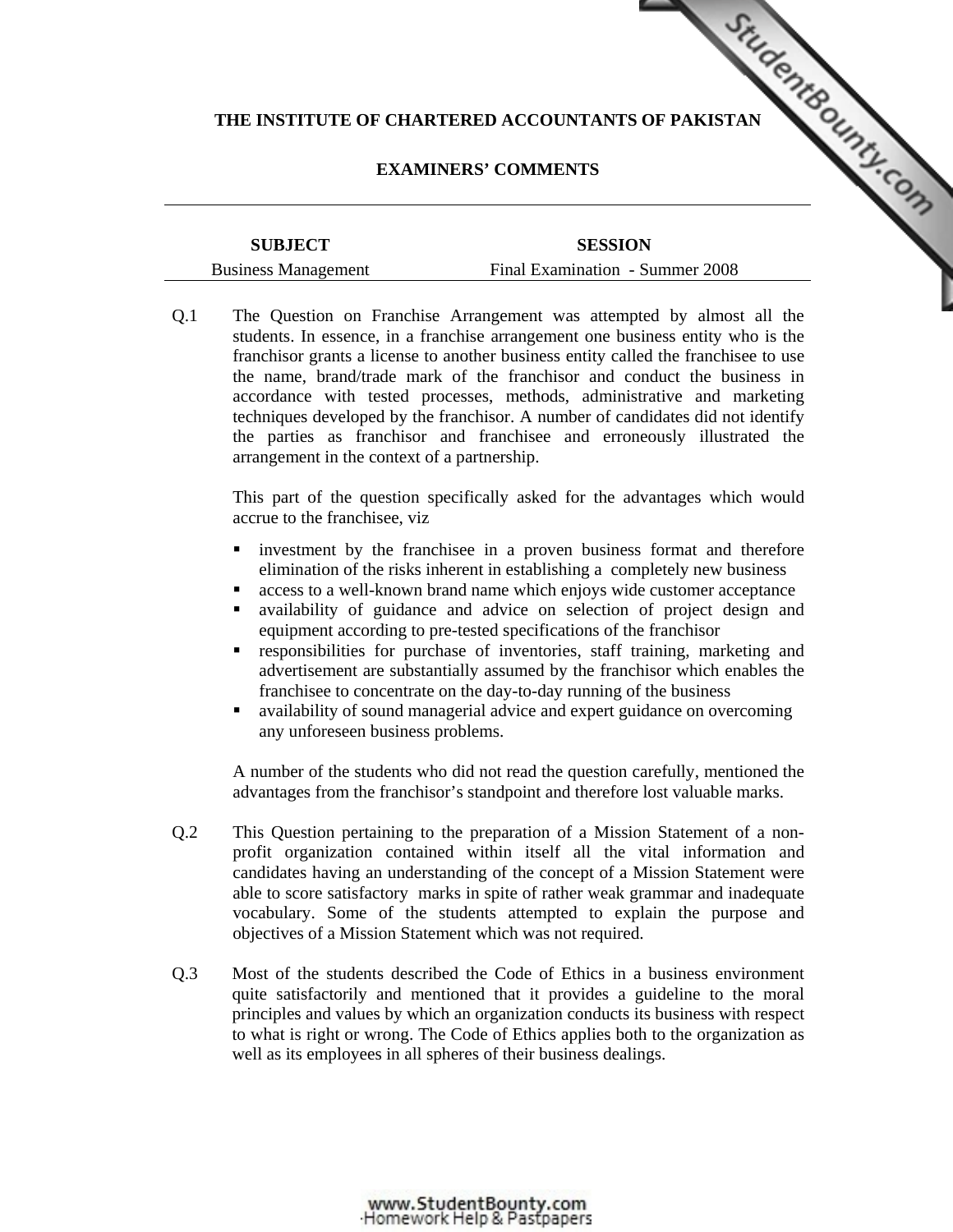*Examiners' Comments on Business Management – Summer 2008 Examination Control of the question relating to the advantages of adopting the strategy covered the summarized the commission of the commission of the commission of* The replies to the part of the question relating to the advantages of adopting Code of Ethics were generally satisfactory as they adequately covered the following important elements:

- provides specific guidance to the employees of their [responsibilities in their](http://www.studentbounty.com/)  ethical conduct and behaviour
- enhances the organization's reputation and inspires confidence among the public
- creates a sense of awareness of the organization's expectations of appropriate conduct among all the stakeholders, including the management
- promotes a culture of excellence by demonstrating the organization's commitment to ethical behaviour

It was observed that some of the students repeated the same point(s) with variations in emphasis and usage of words.

- Q.4 In this question the students were required to identify and explain the necessary steps to ensure that the Disciplinary Enquiry is conducted in a free and impartial manner and the final outcome is based on principles of equity. A substantial number of the students were unable to comprehend the basic requirements of the question and instead stated the various types of disciplinary actions/punishment on the premise that the charges against the Assistant Manager have already been duly established. However, quite a few replies were very well elucidated and adequately mentioned the following steps:
	- (i) Obtain complete written evidence from the Branch Manger stating the specific nature of the Assistant Manager's misconduct, their dates and timings and names of the colleagues who had lodged the complaint.
	- (ii) Acquire insight in the source of the problem from information obtained from complainants and other colleagues
	- (iii) Investigate the Assistant Manager's personal record to ascertain if there are any evidences of indiscipline or aggressive behaviour in the past.
	- (iv) Direct the Assistant Manager to give a written reply, offering his explanations to the charges leveled by the Branch Manager.
	- (v) Conduct a meeting with the Assistant Manager in which he should be provided with an opportunity to explain his viewpoint and circumstances leading to the Branch Manager's complaint. Structure the enquiry and make noting of the key points covered in the meeting. The Assistant Manager should be informed of date, time and place of enquiry and the reasons why he has to appear for the enquiry.
	- (vi) After hearing the Assistant Manager's explanation in an objective, fair and consistent manner, draw conclusions regarding the nature of the allegations and intensity of the misconduct.
	- (vii) Examine similar cases in the past and the nature of punishment awarded to the defaulters.

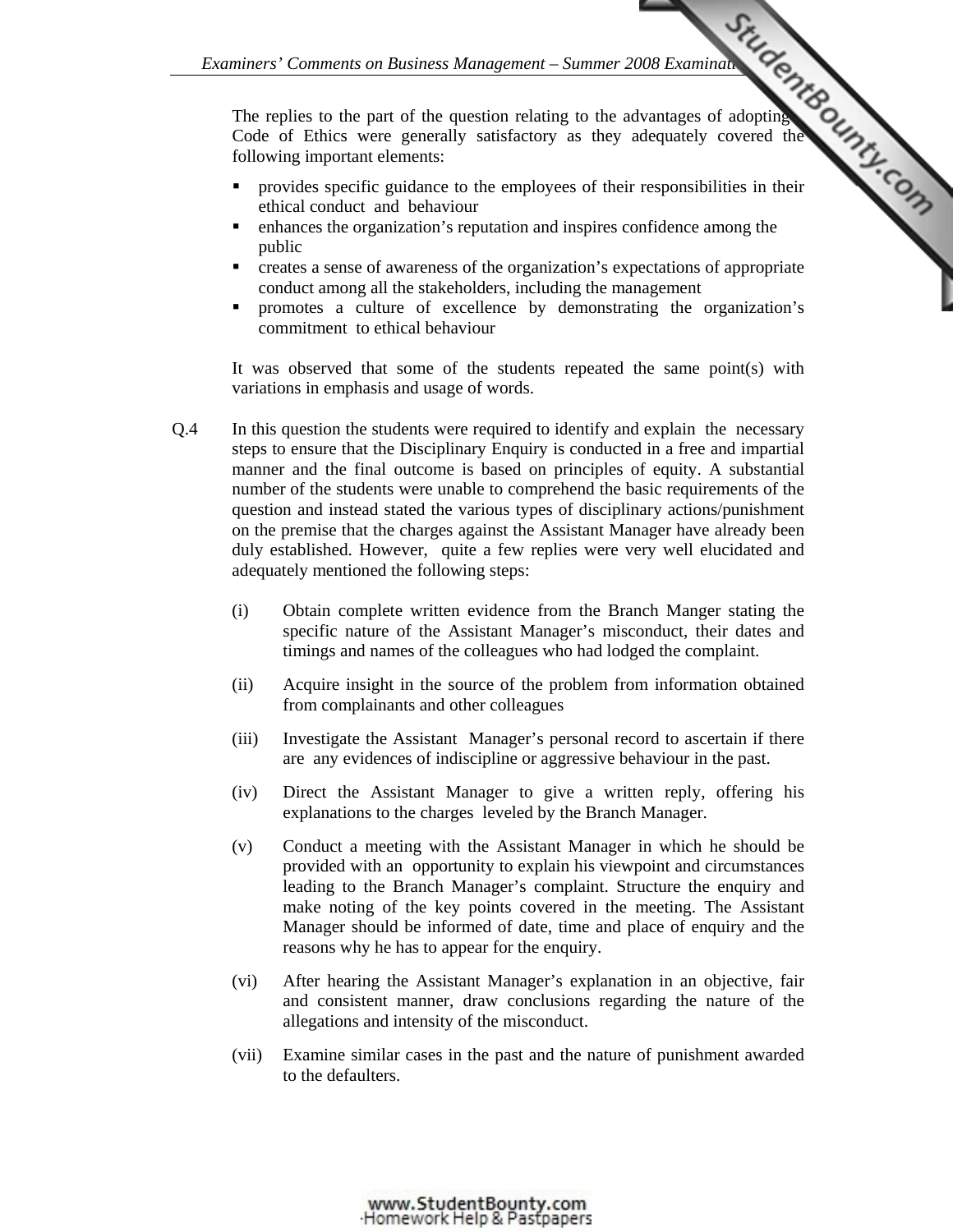- *Examiners' Comments on Business Management Summer 2008 Examination Control of the Strategy of the Strategy of the Assistant Manager and on the basis of the control of the proposed line of action along control of the pro* (viii) Prepare a comprehensive report on the allegations leveled by the Branch Manager and the replies of the Assistant Manager and on the basis of the findings, offer recommendations for the proposed line of action along with their rationale.
- Q.5 In this question, the students were required to describe five core capabilities which are observed in all leading global business organizations. A number of students were unable to understand the precise requirements of the question and offered vague replies pertaining to the advantages of global business organizations engaged in the manufacturing of fast m[oving consumer goods.](http://www.studentbounty.com/)  However, the well-formulated replies were able to mention the following core capabilities of leading global business organizations:
	- in-depth knowledge of their products, their strengths and special customer service skills
	- developed marketing skills by way of insight of consumer behaviour, market segments, share of the market and distribution channels
	- capacity for innovation and research which is necessary for maintaining and consolidating of global leadership status in a highly competitive business environment
	- creation and retention of a pool of talented and motivated management team and work force aligned with the strategic objectives of the organization
	- financial resourcefulness with the ability to utilize the funds efficiently with sound planning and control structures
	- assessment of strengths and weaknesses of competitors in different territories by way of their market share, competitive advantages and business strategies.
- Q.6 This Question was designed to identify those areas of activities which an industry leader has to scan continuously to achieve economies in production and operating costs in order to maintain its competitive advantage. A significant number of the candidates who scored high marks covered the following important points:
	- (i) exploring alternate sources of cheaper raw materials and components
	- (ii) undertaking negotiations with existing suppliers of raw materials and components for obtaining more favourable terms
	- (iii) relocating facilities to those areas which have lower costs
	- (iv) improving capacity utilization to achieve economies in operating costs
	- (v) improving worker and machine efficiencies
	- (vi) re-engineering processes to bring cost reductions
	- (vii) hiring contract workers with the objective to reduce costs
	- (viii) outsourcing processes/manufacturing of components to low cost suppliers
	- (ix) adoption of efficient inventory management practices such as just-in-time inventory management techniques.

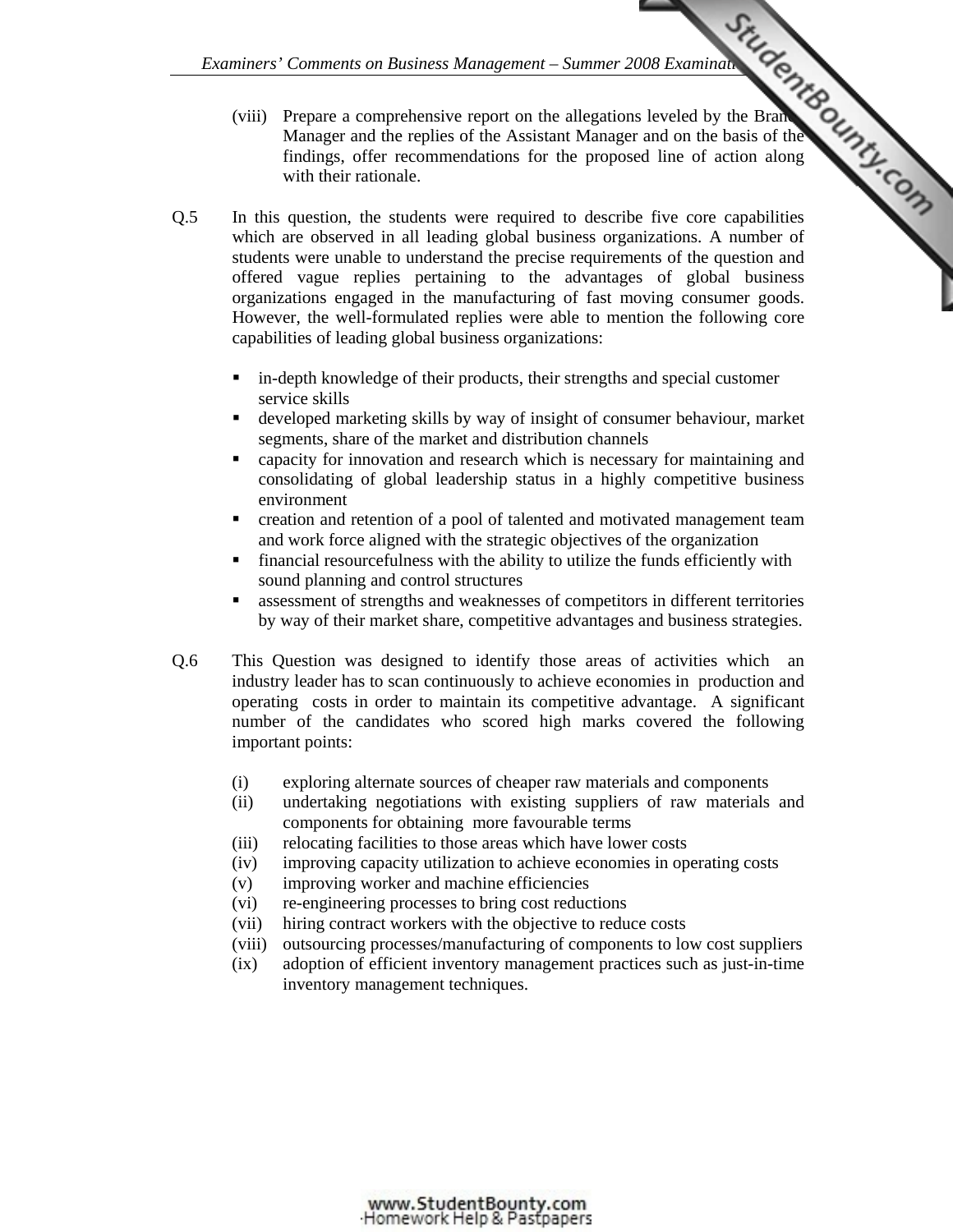- *Examiners' Comments on Business Management Summer 2008 Examination Compares*<br>
The property widely accepted advantages of widely accepted advantages of Q.7 (a) This Question was based on international trade fairs and students we required to describe the advantages which companies expect to obtain by participation in these fairs. The widely accepted advantages participation in international trade fairs are:
	- (i) trade fairs serve as a vehicle for securing orders for the company's products
	- (ii) trade fairs help to create awareness of the products among prospective customers
	- (iii) participants from other countries may show interest in the products which may lead to sales and joint ventures in these countries
	- (iv) participation in trade fair would lead to contacts and opportunities for appointment of agents and distributors in Sri Lanka

 A number of students offered other logical reasons and were able to earn marks.

 (b) The replies to the part of the question relating to reasons for entering into international alliances were quite satisfactory as they covered the key points such as gaining access to foreign markets, more effective utilization of complementary facilities, sharing of research costs, business risks and different skills and abilities. International alliances can also help to achieve certain important business objectives without seeking ownership of overseas operations.

The replies to the question regarding examples of industries in which international alliances were common showed awareness among the students and pharmaceuticals, airlines and banking sectors were mentioned in a number of the replies.

- Q.8 (a) In this question, students were expected to state the important points to be considered in the decision making process. The essential elements of the decision making process are: developing a clear perspective of the goals, setting time-frame limits for reaching decisions, analyzing the nature of the problem in sufficient detail commensurate with the significance of the decision outcome, examination of the different options and weighing the possible consequences of selecting any one option. Quite a number of replies covered these points satisfactorily. However, certain students mentioned decision implementation and monitoring strategies which were not required.
	- (b) The answers regarding particular characteristics of decisions at the operational, tactical and strategic levels were quite satisfactory as they adequately covered the underlying features of the decision making process in these different organizational tiers. Those students who scored high marks mentioned the following points:
		- Operational Level Decisions pertain to day-to-day systems and procedures, are highly structured and of a routine nature. Their impact is immediate and of a short-term nature and involves relatively fewer risks.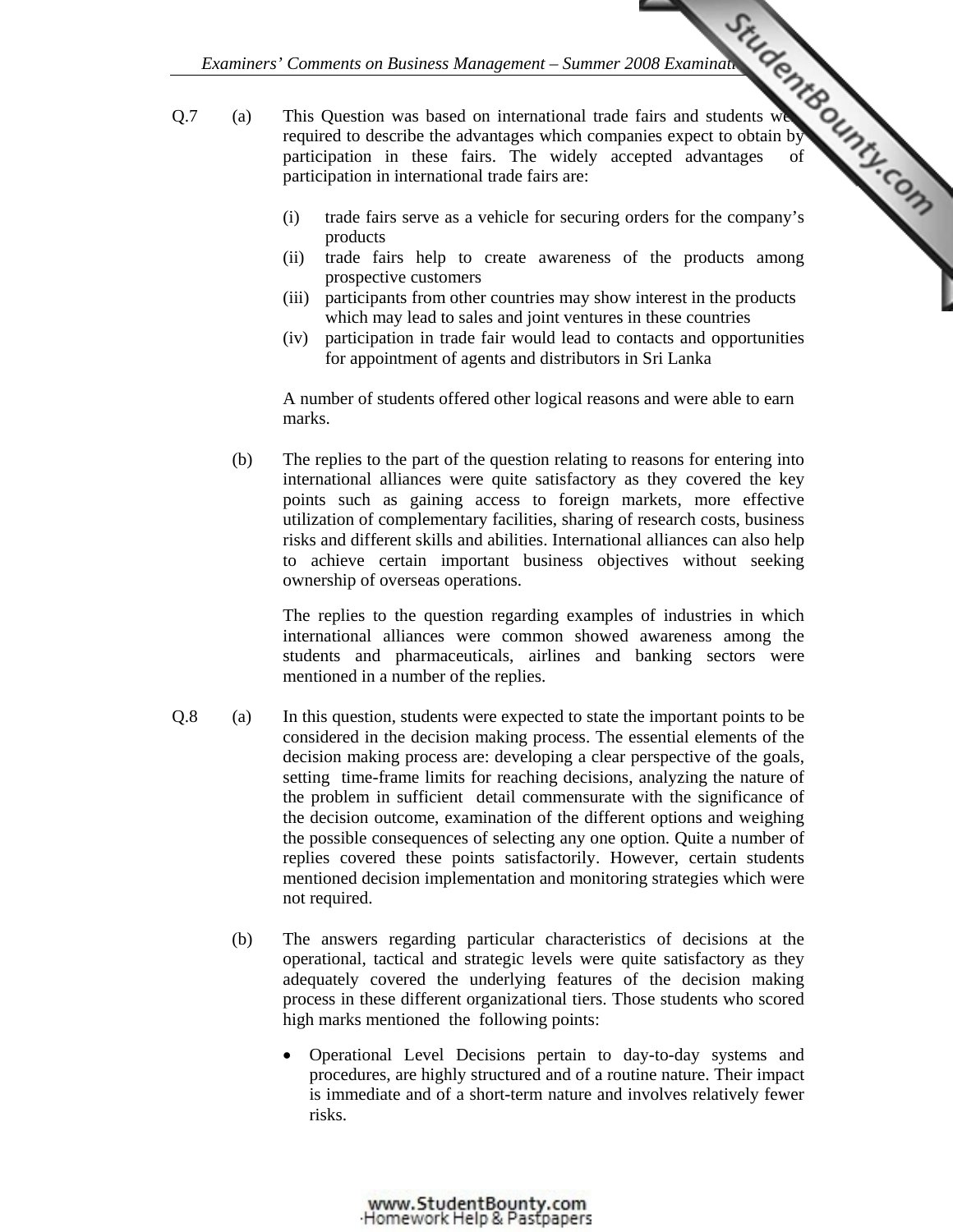- *Examiners' Comments on Business Management Summer 2008 Examination Condition and success of strategic decisions and are and are trivial in and success of strategic decisions and are and are and are transmission of handl* • Tactical Level Decisions relate to short to medium term objective influence implementation and success of strategic decisions and are concerned with overseeing, and handling of budgets, personnel schedules and resources. Risks of failure of d[ecisions at this level are](http://www.studentbounty.com/)  moderate.
	- Strategic Level Decisions are concerned with long-term goals and future direction of the business, are of a conceptual nature, involve elements of higher uncertainties with far-reaching consequences and are taken at the highest management and board levels.
- Q.9 Replies to the question regarding difficulties in pursuing a highly centralized financial policy in a situation where the parent company and the subsidiary are located in different countries were quite satisfactory. The more ocused replies listed the typical problems arising in such a situation on the following lines:
	- (i) Staff at the parent company would not be fully conversant with the local rules and regulations in the country where the subsidiary is located.
	- (ii) Delays in decisions by the parent company may hamper the operations of the subsidiary, resulting in higher costs and inefficiencies.
	- (iii) Executives at the principal office may be overburdened with numerous decisions pertaining to the subsidiary.
	- (iv) Morale and initiative of the staff at the subsidiary may suffer as they would have to be dependent on even minor decisions on the principal office.
	- (v) Overall operating costs would be higher owing to duplication of work, additional travel and other incidental costs.
- Q.10 (a) In this question the students were required to identify five objectives which the governments expect to achieve by promulgation of laws for health, safety and security of the workers.

Essentially, governments seek to achieve the following objectives i) to reduce hazards in the workplace by strengthening health, safety and security programs ii) to establish minimum safety and health standards iii) to create an effective framework for enforcement of regulations iv) to lay down procedures for reporting of job related accidents, injuries, illnesses and deaths v) to prevent employment of child workers and vi) to provide special facilities for female workers.

Several students could not comprehend the requirements of the question and offered general replies in the context of welfare and improvement in the living standards of the citizens. Some students mentioned the advantages which organizations expect to achieve instead of mentioning the objectives which the governments expect to achieve.